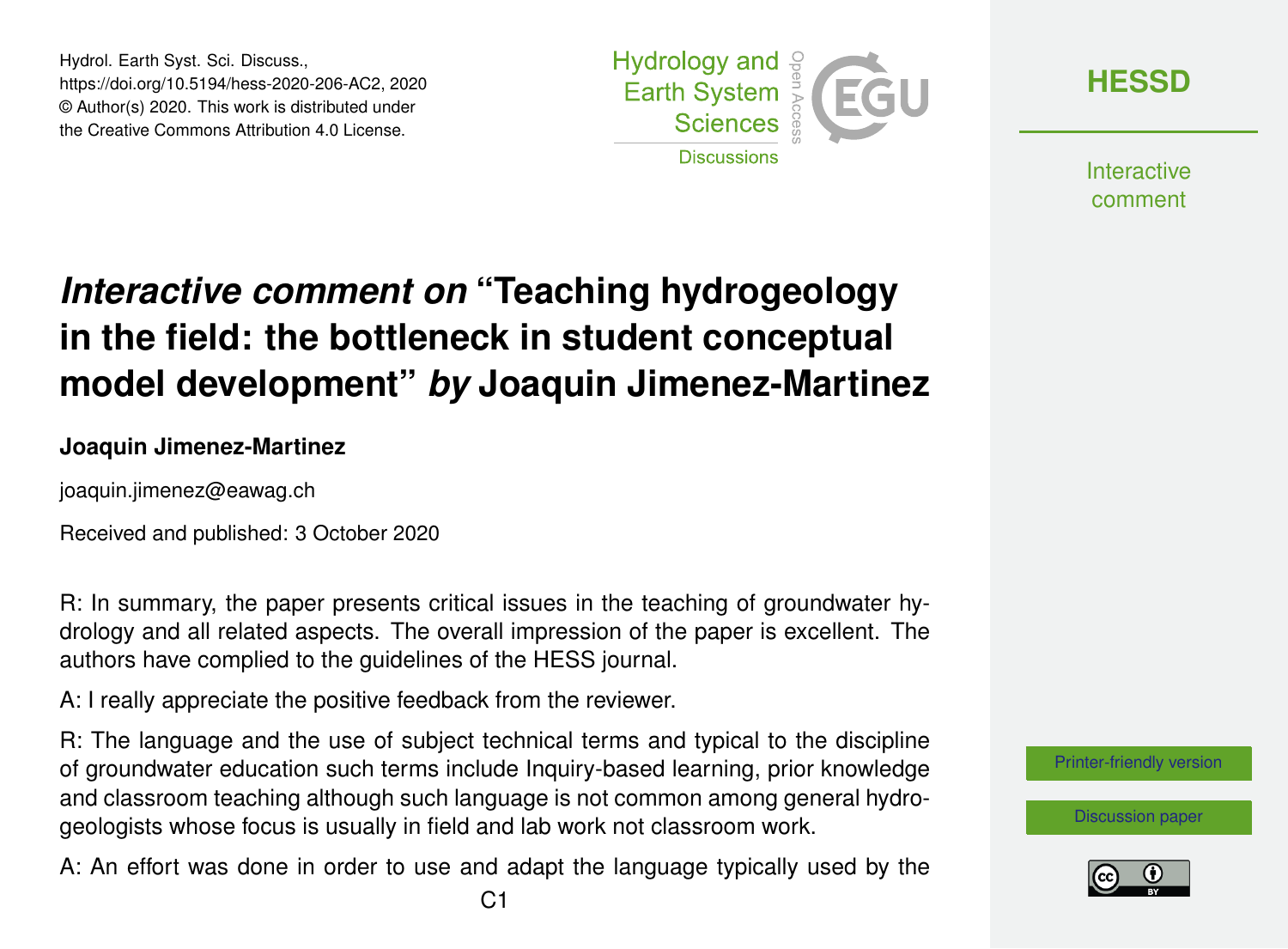pedagogic community to the particular field in hydrogeology. Therefore, the current study can be relevant for other disciplines with similar teaching approaches.

R: The aim of the study presented in the paper is clear and the two research questions being asked on page 7 lines 192-196, section 3.3 are very good and measurable.

A: I thank the reviewer for highlighting this point.

R: The research has scientific merit and the method followed produced reliable and valid results although the sample size calculation was not clarified but the sample population that produced results was described and the justification for the study population was implicitly provided when one looks at table 1 lines 139-143 on page 5.

A: I thank the reviewer for his positive words. The sample size was provided in the text, while the sample population was provided in Table 1.

R: The argument presented in the paper is logic and the motivation for the argument was provided. However, the psychological approach on mental models was not accompanied by factors for such differences among the sample subjects although a reader could deduce such factors based on information presented on table 1 lines 139-143 on page 5. Factor for such prior knowledge could have been elaborated more. For example, does prior knowledge means lessons on groundwater field-school and modelling during undergraduate levels before at masters' level? This is what it seems to imply.

A: Prior knowledge in this study means courses that students have attended (either at BSc or at MSc level) and that are related with the Groundwater Field Course. It is expected that the previous knowledge controls the degree of elaboration and appropriateness of the mental model of each individual, however, this is not always necessarily the case. Mental models are modulated by other capacities such as conceptualization or spatial visualization.

R: Interpretation of results is clear and followed scientific statistical methods. However, how factors such as size of the class, language used, subjects taken before or **[HESSD](https://hess.copernicus.org/preprints/)**

**Interactive** comment

[Printer-friendly version](https://hess.copernicus.org/preprints/hess-2020-206/hess-2020-206-AC2-print.pdf)

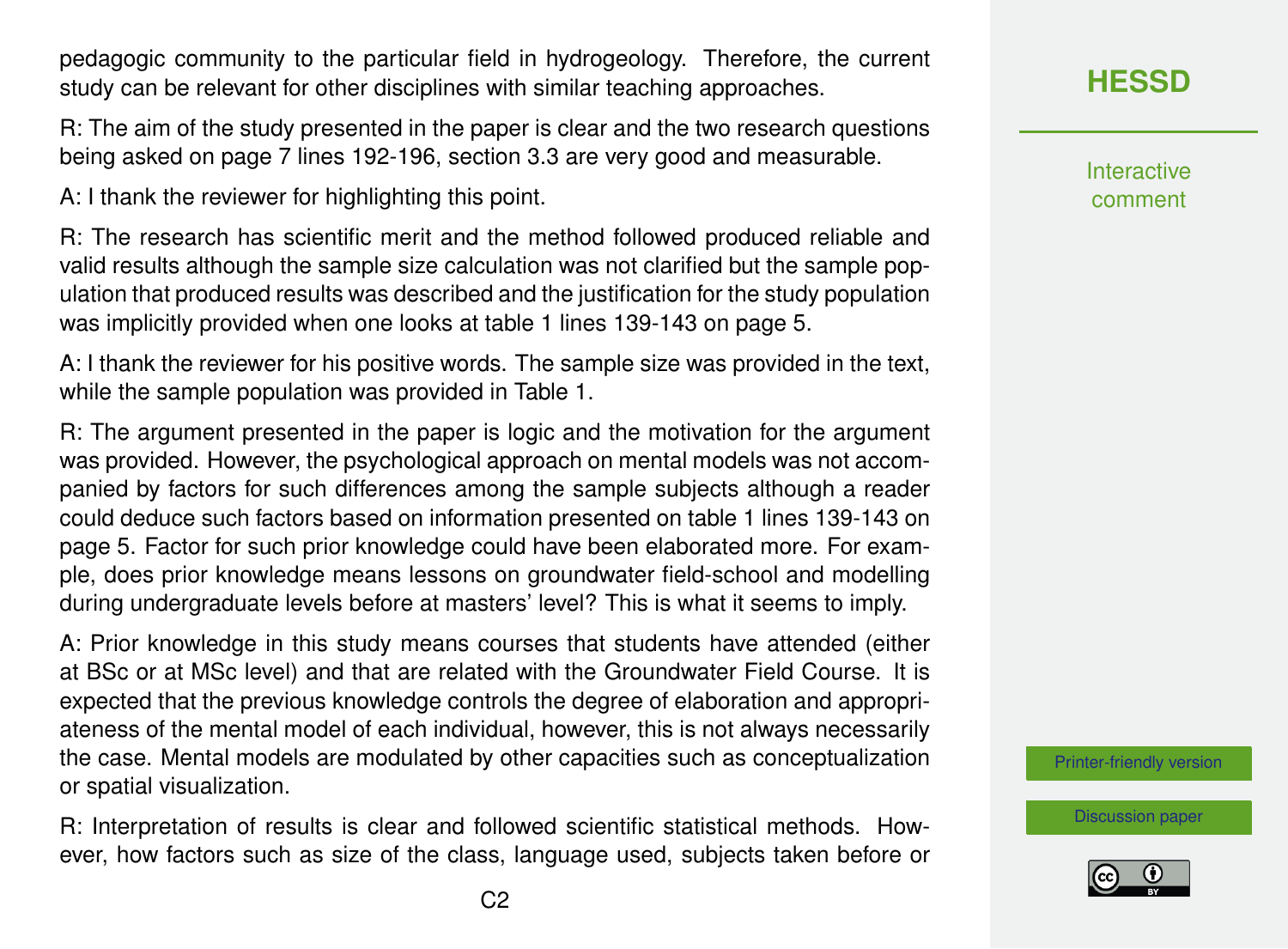alongside groundwater hydrology, level at which students learning groundwater, exposure to field and lab equipment and field-school at undergraduate level would have produced probably slightly different results when groundwater hydrology is introduced at Masters level. In some countries like South Africa especially at the University of the Western Cape, groundwater hydrology are from undergraduate students [Years 1-4] to postgraduate students [Masters and PhD students]. In addition, the use of English as media of teaching had been assumed to be clear to all students which are not the case. The education background in terms of exposure to natural science subjects has been assumed to be uniform which is not true. All these factors make me agree with the authors of the paper that specific lessons in the classroom, prior to going to the field to introduce methodologies for conceptual model expressions should be integrated into courses based on active learning. In addition, I agree that inclusion of physical models for classroom teaching, prior to going to the field will help students understanding of conceptual models [Lines 296-301 page 11

A: I agree with the reviewer that the listed factors such as size of the class and language can play a role in the final result of this study. I agree also that probably the best strategy Is to introduce concepts of groundwater hydrology all over undergraduate and graduate years. Because the latter can result extremely difficult, the alternative is to introduce methodologies for conceptual model expressions (including physical models) just before to go to the field.

R: Specific points about the paper [with highlights pages and paragraphs] The paper presents valid research that tells us something new about how we should train our young groundwater hydrologists. Other key points in the paper are as follows:

Teaching strategies: Lecture, field and practical classes method of teaching remains the common one among Groundwater hydrology educators.

A: I agree.

R: Heterogeneity in prior knowledge of learners will remain prevalent because ground-

## **[HESSD](https://hess.copernicus.org/preprints/)**

**Interactive** comment

[Printer-friendly version](https://hess.copernicus.org/preprints/hess-2020-206/hess-2020-206-AC2-print.pdf)

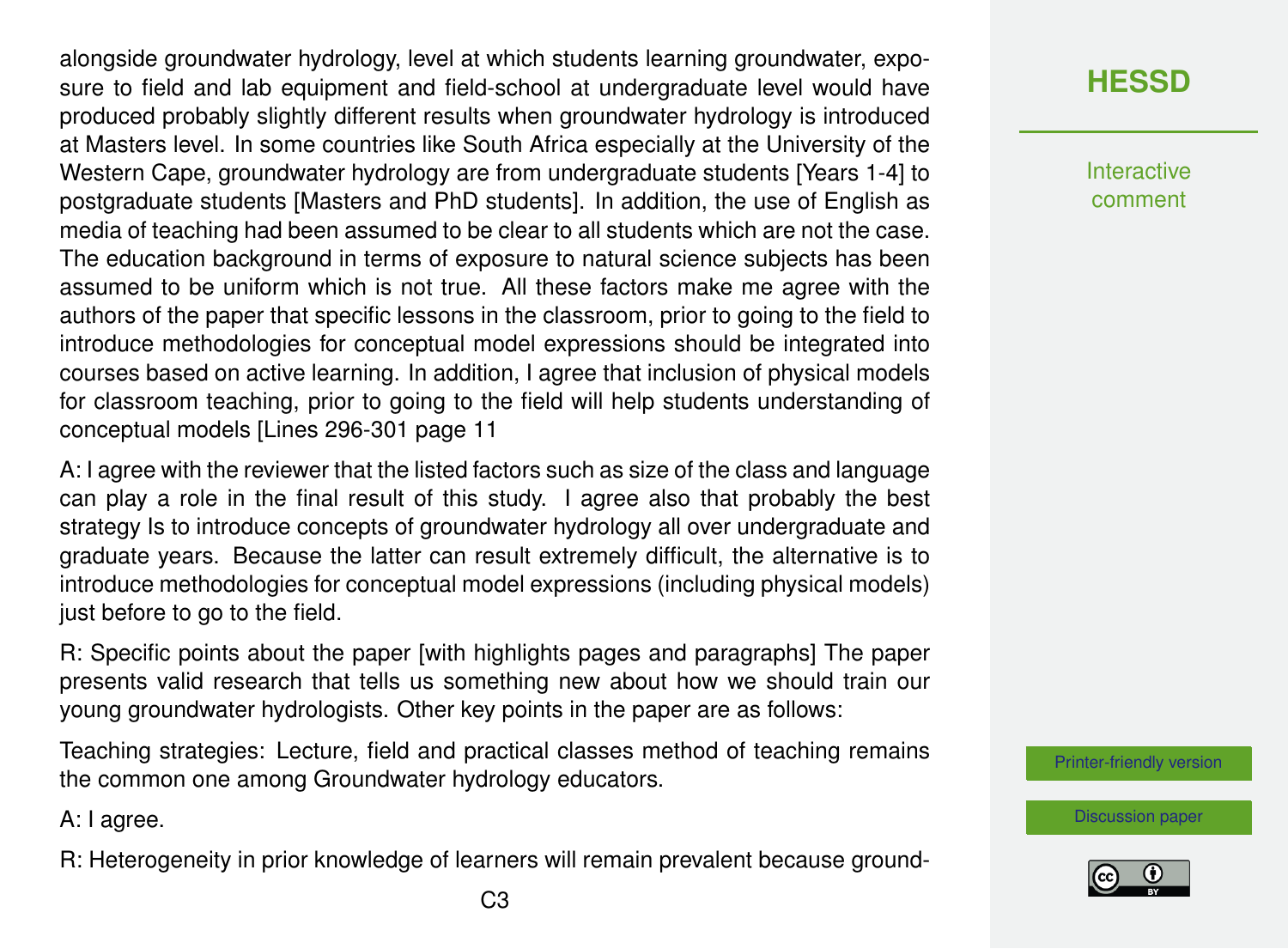water hydrology is applied science and it draws on learners with diverse background

A: I agree.

R: Provision on appropriate basics in groundwater flow and transport should be promoted and support and in addition I add that recharge-discharge topic should be introduced at undergraduate with physical models and conceptual models during fieldschools trips in order to grow students in modelling world

A: I agree. This is currently done in our undergraduate and graduate groundwater courses.

R: Implementing the in-situ-lecture-based explanation [theoretical knowledge] with inquiry-based learning [data gathering, analysis and interpretation] as shown on page 3 lines 88-89] in groundwater hydrology lessons from undergraduate to postgraduate will strengthen the modelling and address the problems being presented in this paper.

#### A: I agree.

R: Spatial visualization versus visual penetration ability as presented on page 4 lines 119-125. What seems more problematic is the visual penetration ability among many students. Students tend to understand spatial visualisation fasters when they are in the field during field-school trip and tend to draw cross-sections or profiles easier of what they see on the surface but the ability for visual penetration remains a challenge. [It is like asking them to draw a conceptual model of heaven with all angels signing or dancing]. At this point student with geological background tend to understand this type of visualisation better and quicker if they learned geological cross-sections.

#### A: I agree.

R: The paper was based on the case study that based on master curriculum in groundwater hydrology. However, if undergraduate curriculum in groundwater hydrology was used, maybe results could have been different. At Masters' level, students have acquired prior knowledge from various disciplines as shown on Table 1 and indeed such Interactive comment

[Printer-friendly version](https://hess.copernicus.org/preprints/hess-2020-206/hess-2020-206-AC2-print.pdf)